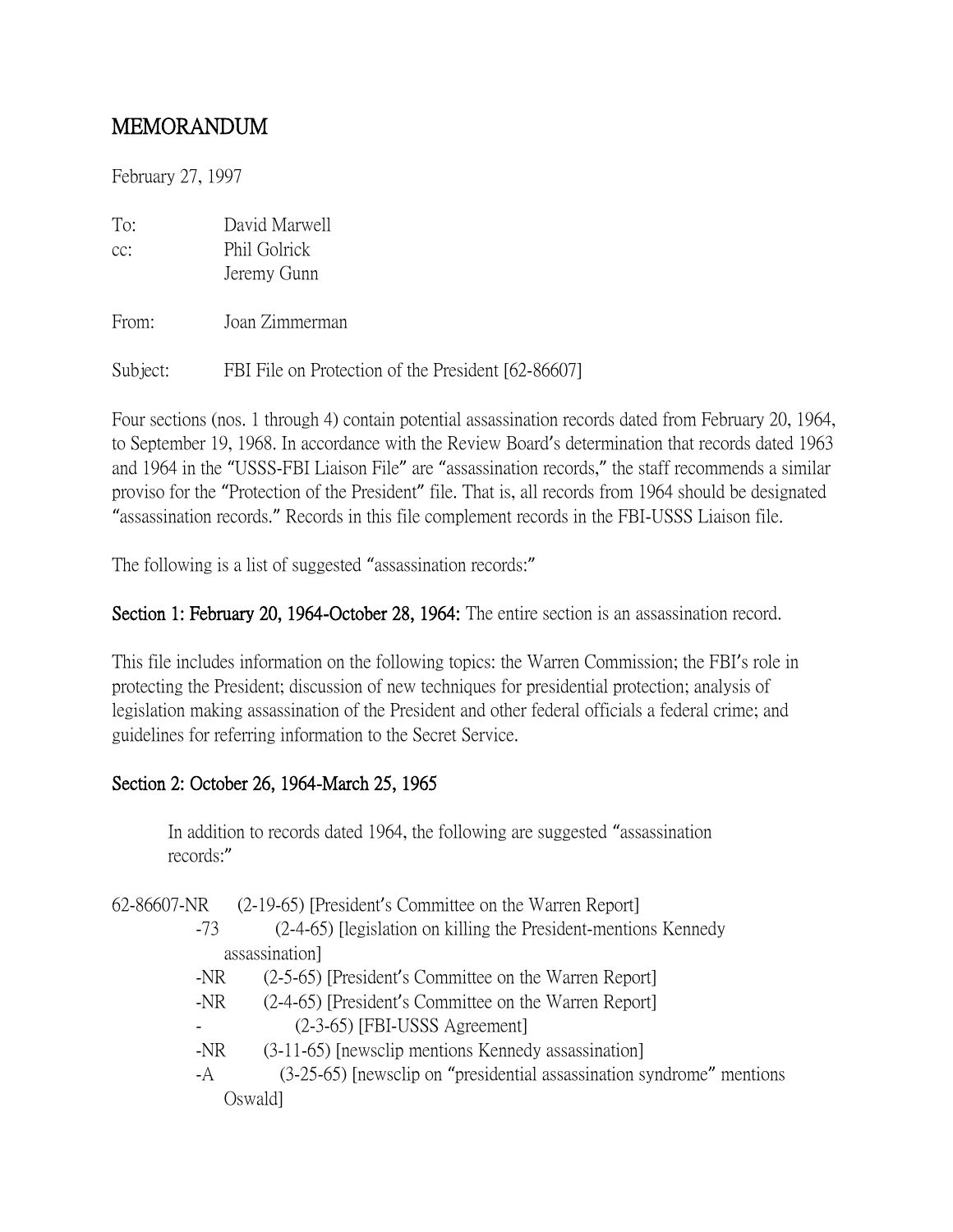- (3-18-65) [excerpt from *Congressional Record* mentions Kennedy assassination]
	- (3-8-65) [news release re: legislation on killing the President]
- -NR (3-9-65) [memo on legislation re: killing the President mentions Kennedy assassination]
- -NR (2-26-65) [President's Committee on the Warren Report]

## Section 3: March 17, 1965-August 18, 1966

62-86607-NR (5-7-65) [newsclip mentions Kennedy assassination]

- -NR (5-4-65) [memo mentions President's Commission on the Assassination]
- -A (7-15-65) [newsclip mentions Kennedy Assassination]
- -NR (4-21-65) [memo on USSS appropriations mentions Warren Report]
- -NR (7-15-65) [newsclip mentions Kennedy assassination]
- (7-8-65) [memo re: legislation on killing the President mentions Kennedy assassination]
- (7-13-65) [memo re: jurisdiction--USSS or FBI--for investigating killing the President.]
- -A (7-7-65) [newsclip mentions Kennedy assassination]
- -NR (7-26-65) [memo on *Congressional Record* mentions Kennedy assassination]
	- -NR (9-3-65) [newsclip mentions Kennedy assassination]
	- -NR (2-25-66) [UPI news release mentions Kennedy assassination]
	- -NR (4-22-66) [memo re: USSS-FBI agreement mentions Warren Commission recommendation]
	- -108 (6-6-66) [CIA memo mentions Warren Commission]

### Section 4: September 1, 1966-September 19, 1968

62-86607-117 (10-18-66) [newsclip mentions Kennedy assassination] -424 (12-2-63) [memo by Hoover on "Protection of the President"] -424 (12-1-63) [memo: brief summary of the Kennedy assassination]

-NR (11-11-67) [teletype mentions Gov. Connally and Jack Rubenstein]